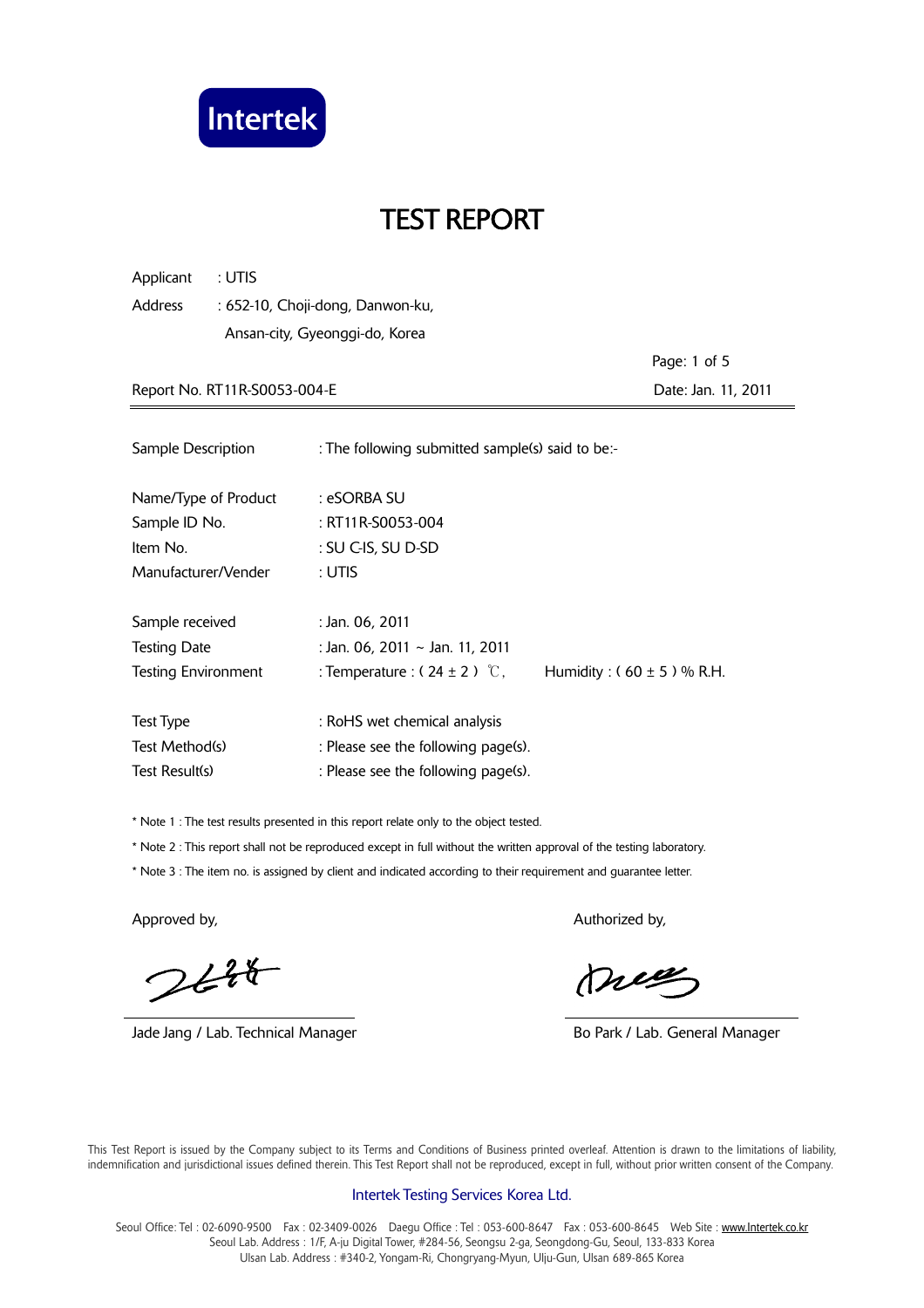

Report No. RT11R-S0053-004-E Date: Jan. 11, 2011

Page: 2 of 5

Sample ID No. : RT11R-S0053-004 Sample Description : eSORBA SU

| <b>Test Item</b>                                           | Unit  | <b>Test Method</b>                                                                                                                                                                                                          | <b>MDL</b>     | Result |
|------------------------------------------------------------|-------|-----------------------------------------------------------------------------------------------------------------------------------------------------------------------------------------------------------------------------|----------------|--------|
| Cadmium (Cd)                                               | mg/kg | With reference to<br>IEC 62321 Edition 1.0: 2008,<br>by acid digestion and<br>determined by ICP-OES                                                                                                                         | 0.5            | N.D.   |
| Lead (Pb)                                                  | mg/kg |                                                                                                                                                                                                                             | 5              | N.D.   |
| Mercury (Hg)                                               | mg/kg |                                                                                                                                                                                                                             | $\overline{2}$ | N.D.   |
| Hexavalent Chromium (Cr <sup>6+</sup> )<br>(For non-metal) | mg/kg | With reference to<br>IEC 62321 Edition 1.0: 2008,<br>by alkaline digestion and<br>determined by UV-VIS<br>Spectrophotometer                                                                                                 | 1              | N.D.   |
| Polybrominated Biphenyl (PBBs)                             |       |                                                                                                                                                                                                                             |                |        |
| Monobromobiphenyl                                          | mg/kg | With reference to<br>IEC 62321 Edition 1.0: 2008,<br>by solvent extraction and<br>determined by GC/MS                                                                                                                       | 5              | N.D.   |
| Dibromobiphenyl                                            | mg/kg |                                                                                                                                                                                                                             | 5              | N.D.   |
| Tribromobiphenyl                                           | mg/kg |                                                                                                                                                                                                                             | 5              | N.D.   |
| Tetrabromobiphenyl                                         | mg/kg |                                                                                                                                                                                                                             | 5              | N.D.   |
| Pentabromobiphenyl                                         | mg/kg |                                                                                                                                                                                                                             | 5              | N.D.   |
| Hexabromobiphenyl                                          | mg/kg |                                                                                                                                                                                                                             | 5              | N.D.   |
| Heptabromobiphenyl                                         | mg/kg |                                                                                                                                                                                                                             | $\overline{5}$ | N.D.   |
| Octabromobiphenyl                                          | mg/kg |                                                                                                                                                                                                                             | 5              | N.D.   |
| Nonabromobiphenyl                                          | mg/kg |                                                                                                                                                                                                                             | 5              | N.D.   |
| Decabromobiphenyl                                          | mg/kg |                                                                                                                                                                                                                             | 5              | N.D.   |
| Polybrominated Diphenyl Ether (PBDEs)                      |       |                                                                                                                                                                                                                             |                |        |
| Monobromodiphenyl ether                                    | mg/kg |                                                                                                                                                                                                                             | 5              | N.D.   |
| Dibromodiphenyl ether                                      | mg/kg |                                                                                                                                                                                                                             | $\overline{5}$ | N.D.   |
| Tribromodiphenyl ether                                     | mg/kg | 5<br>$\overline{5}$<br>With reference to<br>$\overline{5}$<br>IEC 62321 Edition 1.0: 2008,<br>by solvent extraction and<br>$\overline{5}$<br>determined by GC/MS<br>$\overline{5}$<br>$\overline{5}$<br>5<br>$\overline{5}$ |                | N.D.   |
| Tetrabromodiphenyl ether                                   | mg/kg |                                                                                                                                                                                                                             |                | N.D.   |
| Pentabromodiphenyl ether                                   | mg/kg |                                                                                                                                                                                                                             |                | N.D.   |
| Hexabromodiphenyl ether                                    | mg/kg |                                                                                                                                                                                                                             |                | N.D.   |
| Heptabromodiphenyl ether                                   | mg/kg |                                                                                                                                                                                                                             |                | N.D.   |
| Octabromodiphenyl ether                                    | mg/kg |                                                                                                                                                                                                                             |                | N.D.   |
| Nonabromodiphenyl ether                                    | mg/kg |                                                                                                                                                                                                                             | N.D.           |        |
| Decabromodiphenyl ether                                    | mg/kg |                                                                                                                                                                                                                             | N.D.           |        |

Tested by : Nikkie Lee, Leo Kim, Ellen Jung, Jessica Kang

Notes :  $mg/kg = ppm = parts per million$  $\leq$  = Less than  $N.D. = Not detected ( **MDL**)$ MDL = Method detection limit

 This Test Report is issued by the Company subject to its Terms and Conditions of Business printed overleaf. Attention is drawn to the limitations of liability, indemnification and jurisdictional issues defined therein. This Test Report shall not be reproduced, except in full, without prior written consent of the Company.

#### Intertek Testing Services Korea Ltd.

Seoul Office: Tel: 02-6090-9500 Fax: 02-3409-0026 Daegu Office: Tel: 053-600-8647 Fax: 053-600-8645 Web Site: www.Intertek.co.kr Seoul Lab. Address : 1/F, A-ju Digital Tower, #284-56, Seongsu 2-ga, Seongdong-Gu, Seoul, 133-833 Korea Ulsan Lab. Address : #340-2, Yongam-Ri, Chongryang-Myun, Ulju-Gun, Ulsan 689-865 Korea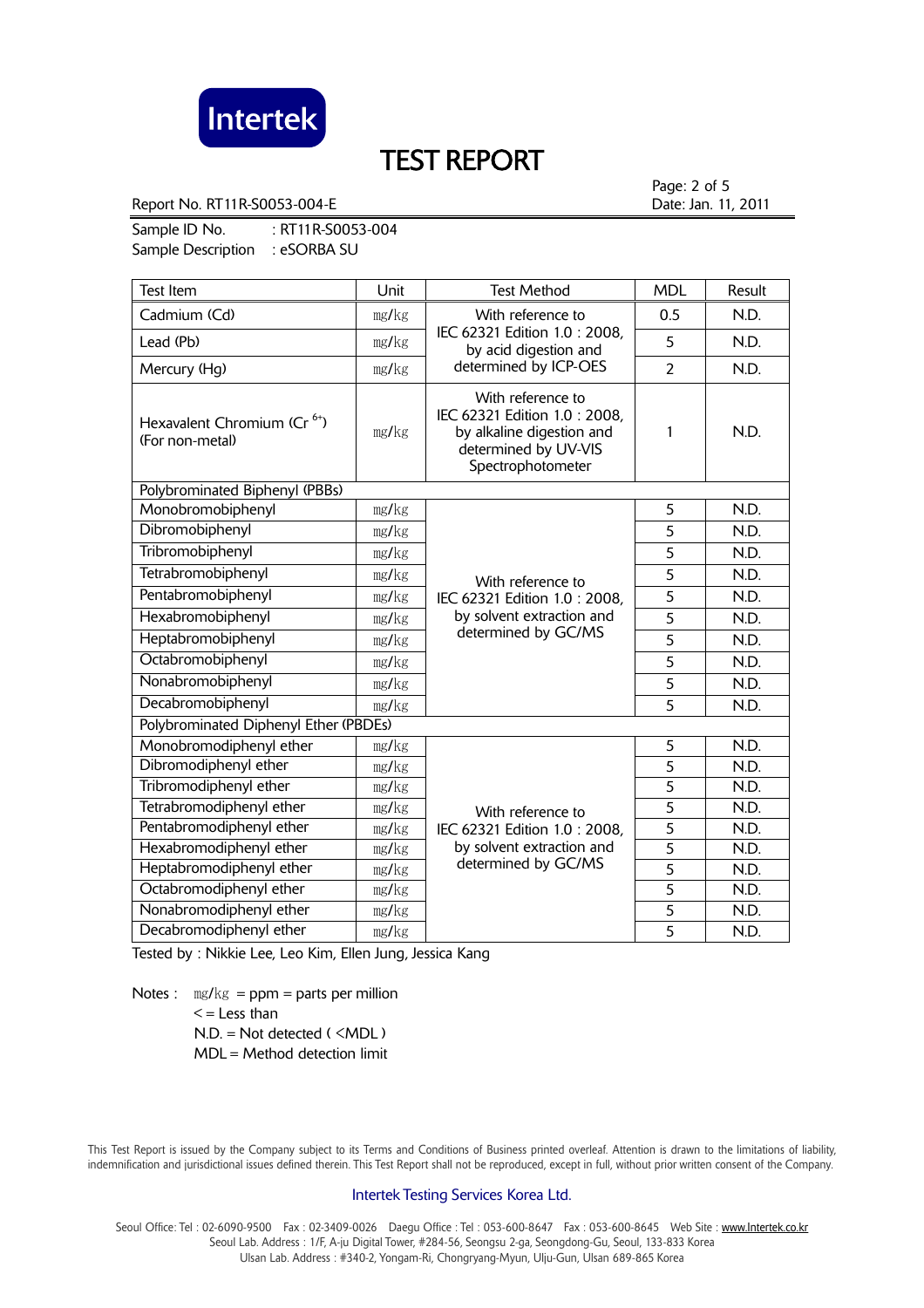

Report No. RT11R-S0053-004-E Date: Jan. 11, 2011

Page: 3 of 5

Sample ID No. : RT11R-S0053-004 Sample Description : eSORBA SU

| Test Item     | Unit  | <b>Test Method</b>                                                                    | <b>MDL</b> | Result |
|---------------|-------|---------------------------------------------------------------------------------------|------------|--------|
| Bromine (Br)  | mg/kg | With reference to EN 14582,<br>by oxygen combustion with<br>bomb and determined by IC | 30         | N.D.   |
| Chlorine (Cl) | mg/kg | With reference to EN 14582,<br>by oxygen combustion with<br>bomb and determined by IC | 30         | N.D.   |
| Fluorine (F)  | mg/kg | With reference to EN 14582,<br>by oxygen combustion with<br>bomb and determined by IC | 30         | N.D.   |
| lodine (l)    | mg/kg | With reference to EN 14582,<br>by oxygen combustion with<br>bomb and determined by IC | 30         | N.D.   |

Tested by : Nikkie Lee

Notes :  $mg/kg = ppm = parts per million$  $\leq$  = Less than N.D. = Not detected ( <MDL ) MDL = Method detection limit

\* View of sample as received;-



 This Test Report is issued by the Company subject to its Terms and Conditions of Business printed overleaf. Attention is drawn to the limitations of liability, indemnification and jurisdictional issues defined therein. This Test Report shall not be reproduced, except in full, without prior written consent of the Company.

#### Intertek Testing Services Korea Ltd.

Seoul Office: Tel: 02-6090-9500 Fax: 02-3409-0026 Daegu Office: Tel: 053-600-8647 Fax: 053-600-8645 Web Site: www.Intertek.co.kr Seoul Lab. Address : 1/F, A-ju Digital Tower, #284-56, Seongsu 2-ga, Seongdong-Gu, Seoul, 133-833 Korea Ulsan Lab. Address : #340-2, Yongam-Ri, Chongryang-Myun, Ulju-Gun, Ulsan 689-865 Korea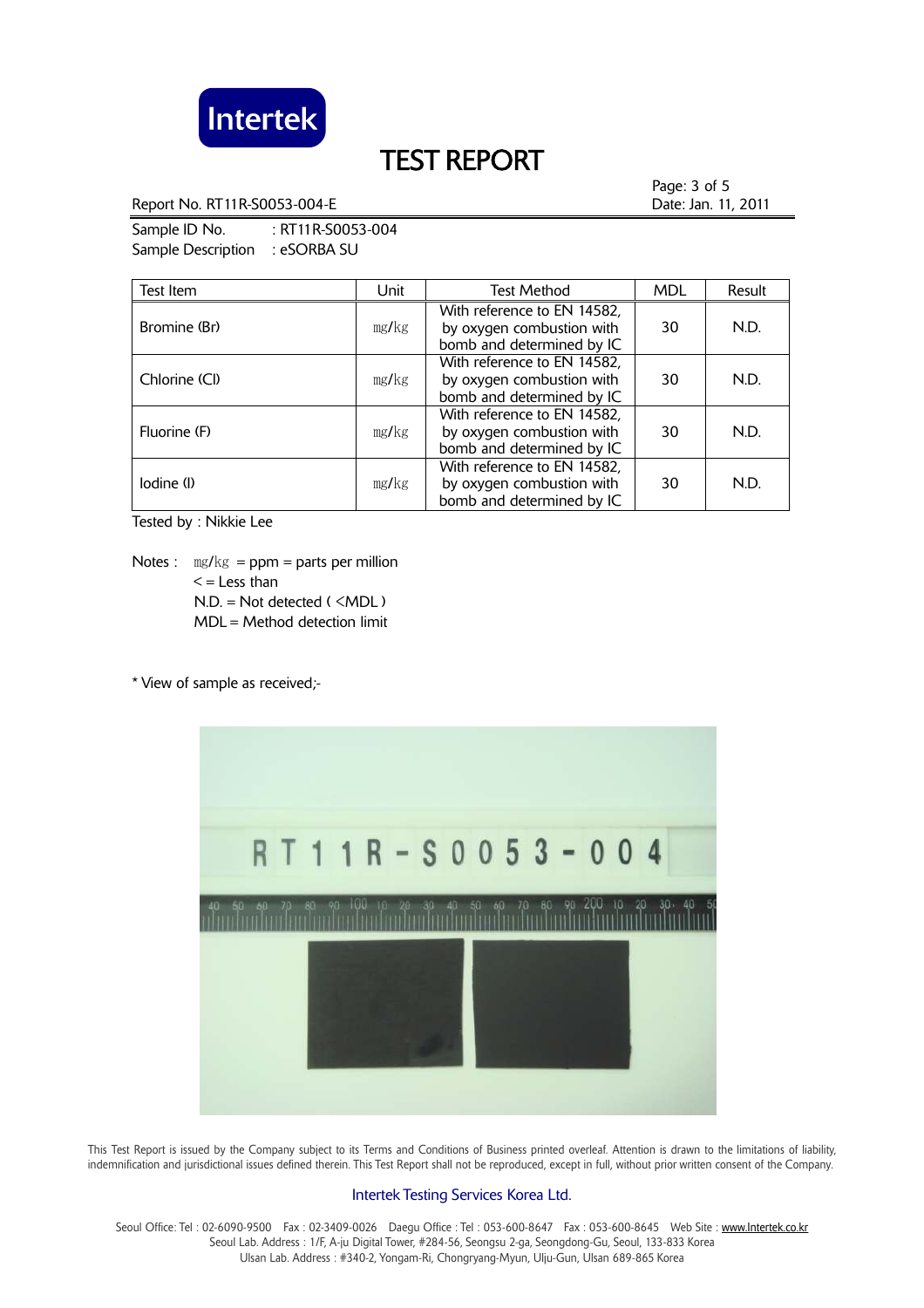

Report No. RT11R-S0053-004-E Date: Jan. 11, 2011

Sample ID No. : RT11R-S0053-004 Sample Description : eSORBA SU

Page: 4 of 5



Remarks :

\*1 : List of appropriate acid:

| Material    | Acid added for digestion                                       |
|-------------|----------------------------------------------------------------|
| Polymers    | $HNO3 HCl, HF, H2O2, H3BO3$                                    |
| Metals      | $HNO3$ , HCI, HF                                               |
| Electronics | $HNO3$ , HCl, H <sub>2</sub> O <sub>2</sub> , HBF <sub>4</sub> |

 This Test Report is issued by the Company subject to its Terms and Conditions of Business printed overleaf. Attention is drawn to the limitations of liability, indemnification and jurisdictional issues defined therein. This Test Report shall not be reproduced, except in full, without prior written consent of the Company.

#### Intertek Testing Services Korea Ltd.

Seoul Office: Tel : 02-6090-9500 Fax : 02-3409-0026 Daegu Office : Tel : 053-600-8647 Fax : 053-600-8645 Web Site : www.Intertek.co.kr Seoul Lab. Address : 1/F, A-ju Digital Tower, #284-56, Seongsu 2-ga, Seongdong-Gu, Seoul, 133-833 Korea Ulsan Lab. Address : #340-2, Yongam-Ri, Chongryang-Myun, Ulju-Gun, Ulsan 689-865 Korea